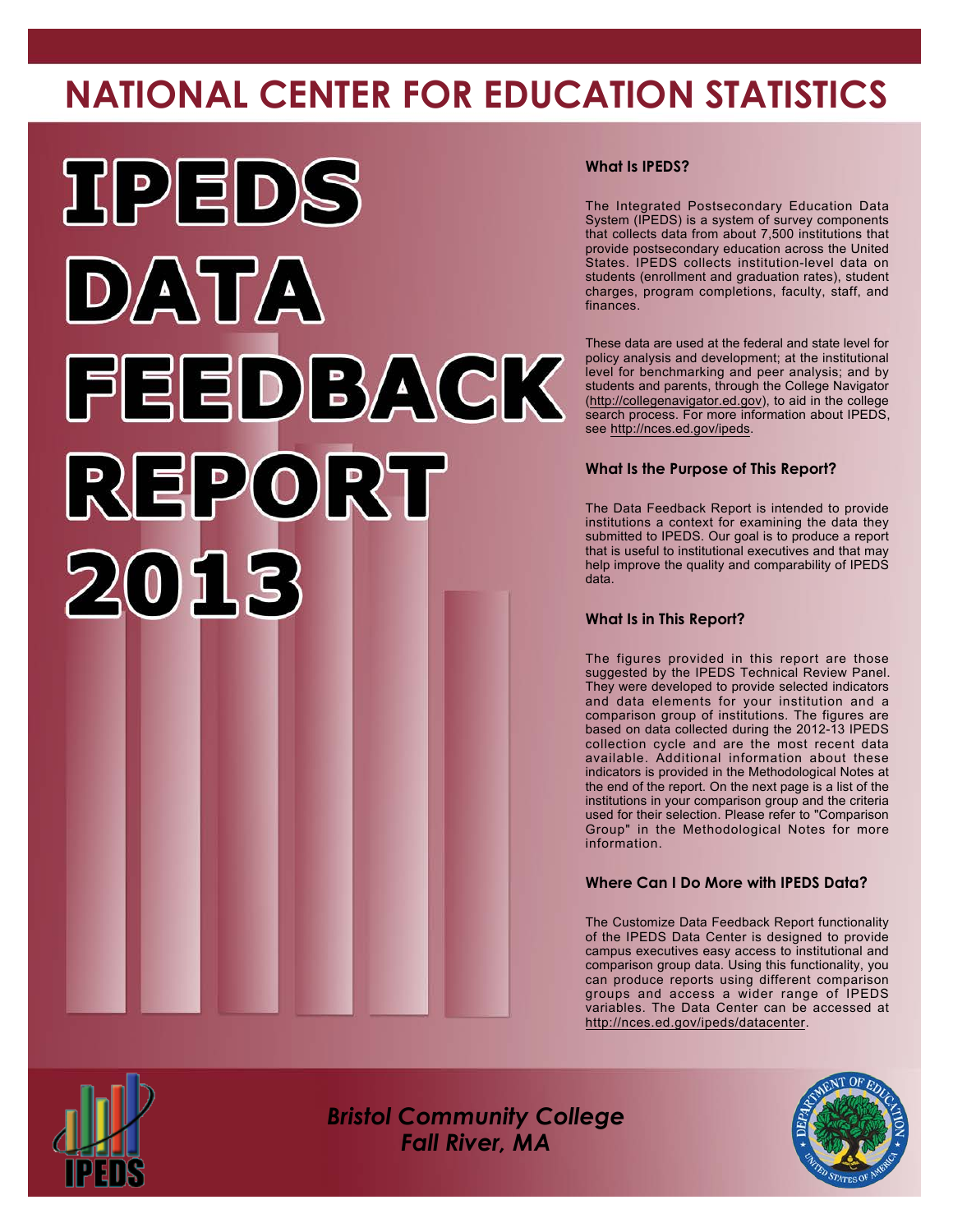#### **COMPARISON GROUP**

Comparison group data are included to provide a context for interpreting your institution's statistics. If your institution did not define a Custom Comparison Group for this report by July 15, NCES selected a comparison group for you. (In this case, the characteristics used to define the comparison group appears below.) The Customize DFR functionality on the IPEDS Data Center [\(http://nces.ed.gov/ipeds/datacenter/\)](http://nces.ed.gov/ipeds/datacenter/) can be used to reproduce the figures in this report using different peer groups.

The custom comparison group chosen by Bristol Community College includes the following 14 institutions:

- Berkshire Community College (Pittsfield, MA)
- Bunker Hill Community College (Boston, MA)
- Cape Cod Community College (West Barnstable, MA)
- Greenfield Community College (Greenfield, MA)
- Holyoke Community College (Holyoke, MA)
- Massachusetts Bay Community College (Wellesley Hills, MA)
- Massasoit Community College (Brockton, MA) Middlesex Community College (Bedford, MA)
- Mount Wachusett Community College (Gardner, MA)
- North Shore Community College (Danvers, MA)
- Northern Essex Community College (Haverhill, MA)
- Quinsigamond Community College (Worcester, MA)
- Roxbury Community College (Roxbury Crossing, MA)
- Springfield Technical Community College (Springfield, MA)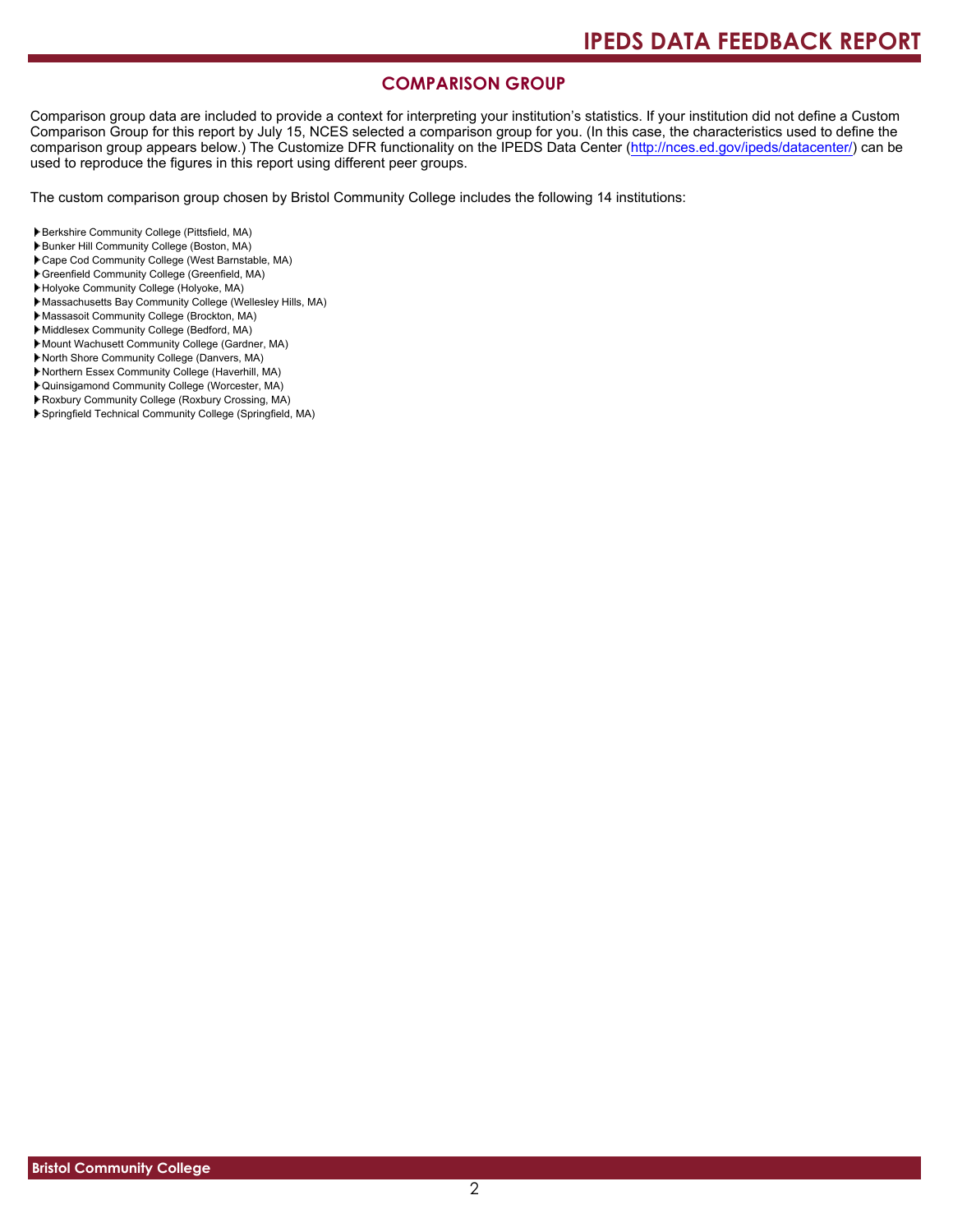#### **Figure 1. Percent of all students enrolled, by race/ethnicity and percent of students who are women: Fall 2012**



NOTE: For more information about disaggregation of data by race and ethnicity, please see the Methodological Notes at the end of this report. Median values for the comparison group will not add to 100 percent. See "Use of Median Values for Comparison Group" in the Methodological Notes at the end of this report for how median values are determined. N is the number of institutions in the comparison group.

SOURCE: U.S. Department of Education, National Center for Education Statistics, Integrated Postsecondary Education Data System (IPEDS): Spring 2013, Fall Enrollment component.

#### **Figure 2. Unduplicated 12-month headcount (2011-12), total FTE enrollment (2011-12), and full- and part-time fall enrollment (Fall 2012)**

#### **Figure 3. Number of subbaccalaureate degrees and certificates awarded, by level: 2011-12**



NOTE: For details on calculating full-time equivalent (FTE) enrollment, see Calculating FTE in the Methodological Notes at the end of this report. N is the number of institutions in the comparison group.

SOURCE: U.S. Department of Education, National Center for Education Statistics, Integrated Postsecondary Education Data System (IPEDS): Fall 2012, 12-month Enrollment component and Spring 2013, Fall Enrollment component.



Your institution Comparison Group Median (N=14) NOTE: N is the number of institutions in the comparison group.

SOURCE: U.S. Department of Education, National Center for Education Statistics, Integrated Postsecondary Education Data System (IPEDS): Fall 2012, Completions component.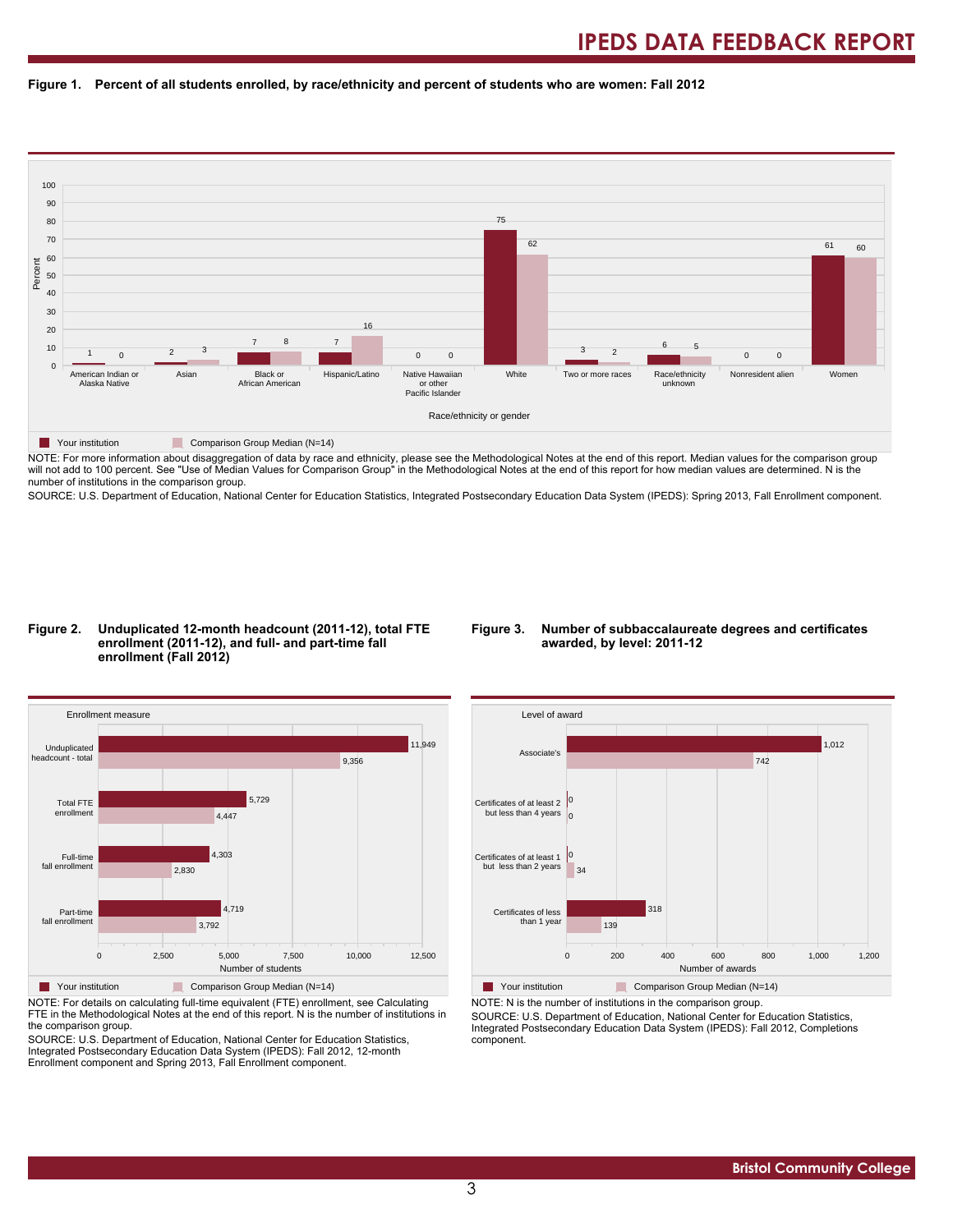**Figure 4. Academic year tuition and required fees for full-time, first-time, degree/certificate-seeking undergraduates: 2009-10--2012-13**



NOTE: The tuition and required fees shown here are the lowest reported from the categories of in-district, in-state, and out-of-state. N is the number of institutions in the comparison group.

SOURCE: U.S. Department of Education, National Center for Education Statistics, Integrated Postsecondary Education Data System (IPEDS): Fall 2012, Institutional Characteristics component.

**Figure 6. Percent of full-time, first-time degree/certificate-seeking undergraduate students who received grant or scholarship aid from the federal government, state/local government, or the institution, or loans, by type of aid: 2011-12**



NOTE: Any grant aid above includes grant or scholarship aid from the federal government, state/local government, or the institution. Federal grants includes Pell grants and other federal grants. Any loans includes federal loans and other loans to students. For details on how students are counted for financial aid reporting, see Cohort Determination in the Methodological Notes at the end of this report. N is the number of institutions in the comparison group.

SOURCE: U.S. Department of Education, National Center for Education Statistics, Integrated Postsecondary Education Data System (IPEDS): Winter 2012-13, Student Financial Aid component.





NOTE: Average net price is for full-time, first-time, degree/certificate-seeking undergraduate students and is generated by subtracting the average amount of federal, state/local government, and institutional grant and scholarship aid from the total cost of attendance. For public institutions, this includes only students who paid the in-state or indistrict tuition rate. Total cost of attendance is the sum of published tuition and required fees, books and supplies, and the average room and board and other expenses. For more information, see the Methodological Notes at the end of this report. N is the number of institutions in the comparison group.

SOURCE: U.S. Department of Education, National Center for Education Statistics, Integrated Postsecondary Education Data System (IPEDS): Fall 2012, Institutional Characteristics component; Winter 2012-13, Student Financial Aid component.





NOTE: Any grant aid above includes grant or scholarship aid from the federal government, state/local government, or the institution. Federal grants includes Pell grants and other federal grants. Any loans includes federal loans and other loans to students. Average amounts of aid were calculated by dividing the total aid awarded by the total number of recipients in each institution. N is the number of institutions in the comparison group. Medians are not reported for comparison groups with less than three values. SOURCE: U.S. Department of Education, National Center for Education Statistics, Integrated Postsecondary Education Data System (IPEDS): Winter 2012-13, Student Financial Aid component.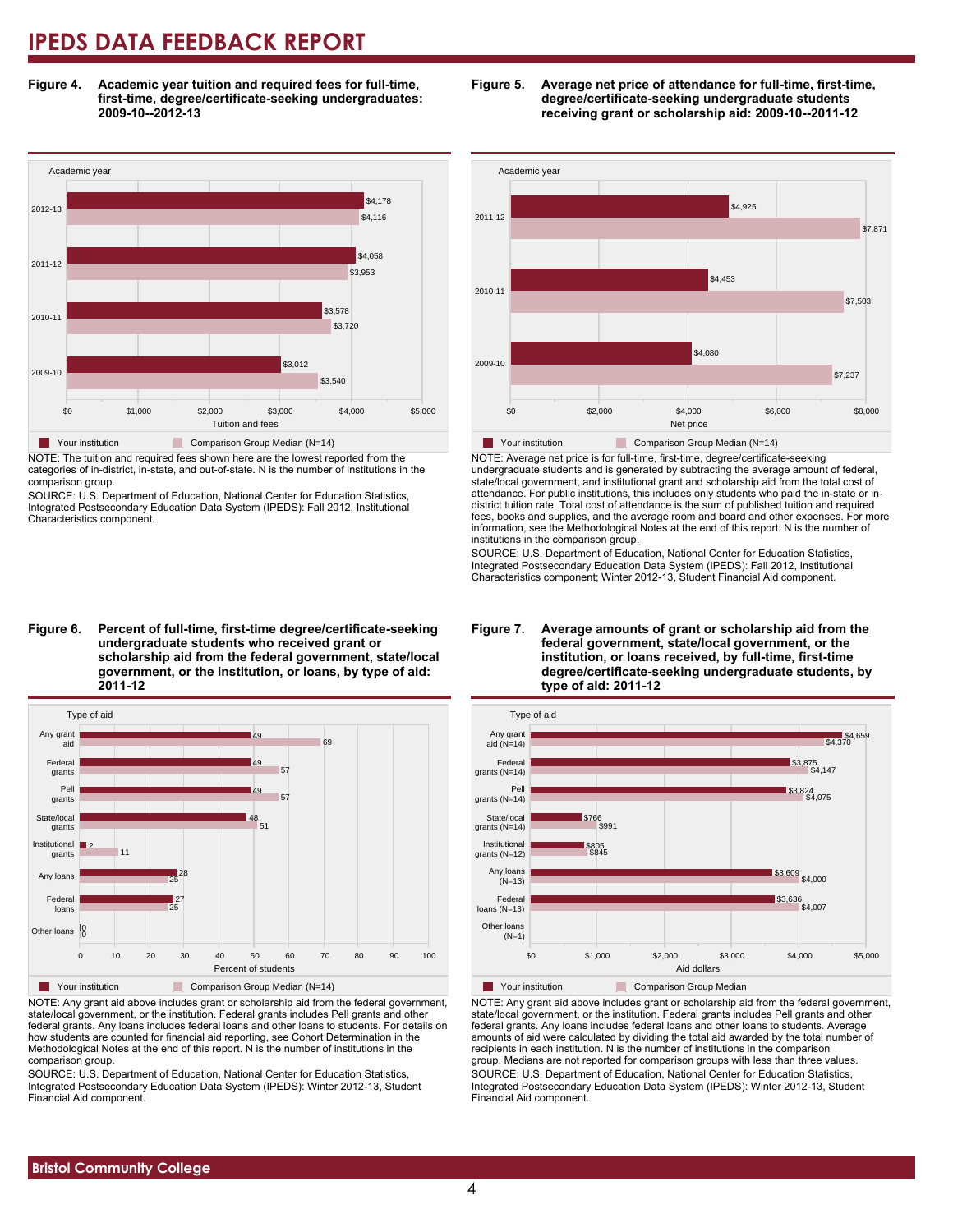**Figure 8. Percent of all undergraduates receiving aid by type of aid: 2011-12**

**Figure 9. Average amount of aid received by all undergraduates, by type of aid: 2011-12**



NOTE: Any grant aid above includes grant or scholarship aid from the federal government, state/local government, the institution, or other sources. Federal loans includes only federal loans to students. N is the number of institutions in the comparison group. SOURCE: U.S. Department of Education, National Center for Education Statistics, Integrated Postsecondary Education Data System (IPEDS): Winter 2012-13, Student Financial Aid component.



NOTE: Any grant aid above includes grant or scholarship aid from the federal government, state/local government, the institution, or other sources. Federal loans includes federal loans to students. Average amounts of aid were calculated by dividing the total aid awarded by the total number of recipients in each institution. N is the number of institutions in the comparison group.

SOURCE: U.S. Department of Education, National Center for Education Statistics, Integrated Postsecondary Education Data System (IPEDS): Winter 2012-13, Student Financial Aid component.

#### **Figure 10. Graduation rate and transfer-out rate (2009 cohort); graduation rate cohort as a percent of total entering students, and retention rates of first-time students (Fall 2012)**



NOTE: Graduation rate cohort includes all full-time, first-time, degree/certificate-seeking undergraduate students. Entering class includes all students coming to the institution for the first time. Graduation and transfer-out rates are the Student Right-to-Know rates. Only institutions with a mission to prepare students to transfer are required to report transfers out. Retention rates are measured from the fall of first enrollment to the following fall. For more information, see the Methodological Notes. N is the number of institutions in the comparison group.

SOURCE: U.S. Department of Education, National Center for Education Statistics, Integrated Postsecondary Education Data System (IPEDS): Spring 2013, Graduation Rates component and Fall Enrollment component.

#### **Figure 11. Graduation rates of full-time, first-time, degree/ certificate-seeking undergraduates within normal time, and 150% and 200% of normal time to completion: 2008 cohort**



Your institution Comparison Group Median (N=14)

NOTE: The 150% graduation rate is the Student Right-to-Know (SRK) rates; the Normal time and 200% rates are calculated using the same methodology. For more information see the Methodological Notes at the end of the report. N is the number of institutions in the comparison group.

SOURCE: U.S. Department of Education, National Center for Education Statistics, Integrated Postsecondary Education Data System (IPEDS): Spring 2013, 200% Graduation Rates component.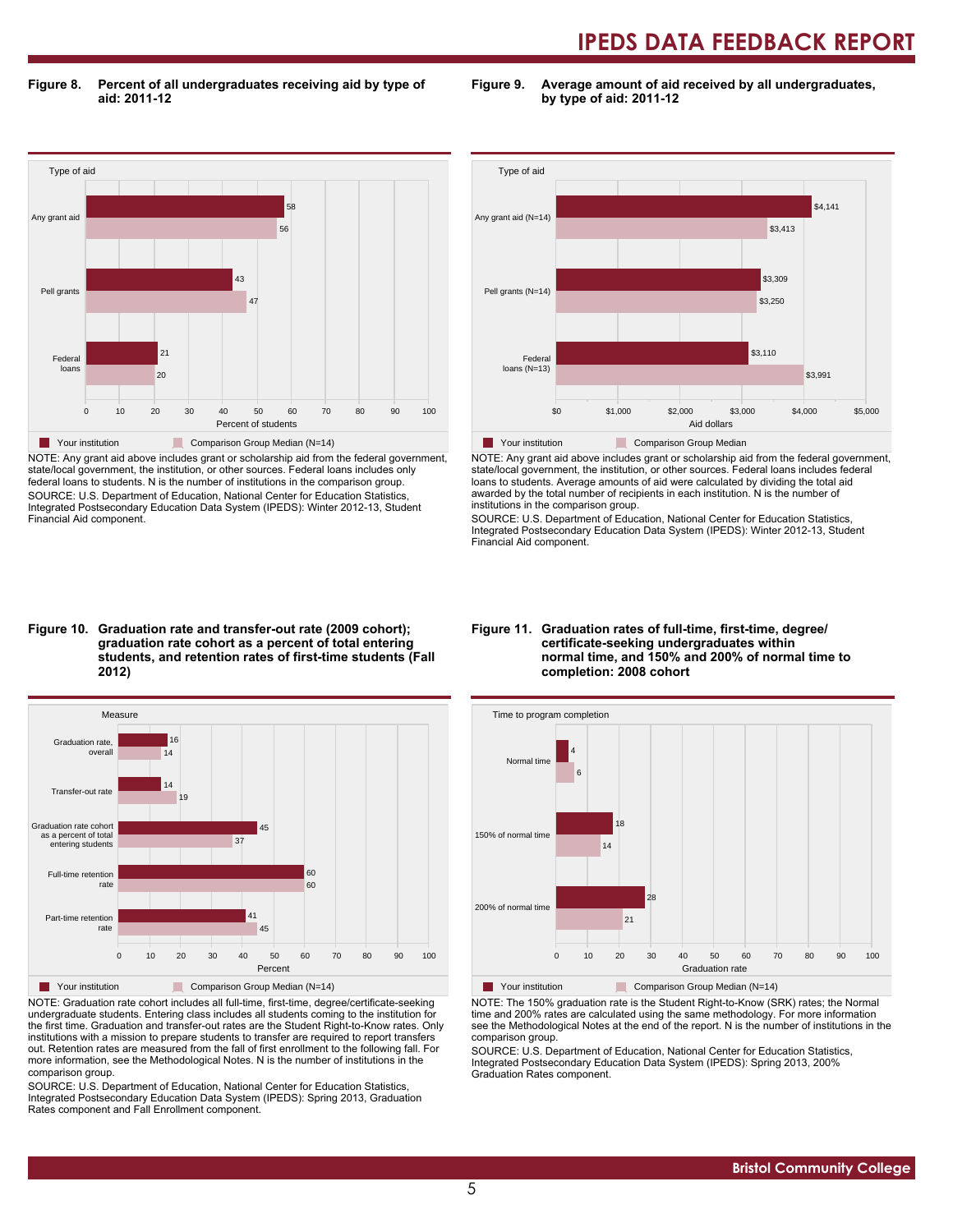**Figure 12. Full-time equivalent staff, by occupational category: Fall 2012**



NOTE: Graduate assistants are not included in this figure. For information on the calculation of FTE of staff, see the Methodological Notes. N is the number of institutions in the comparison group.

SOURCE: U.S. Department of Education, National Center for Education Statistics, Integrated Postsecondary Education Data System (IPEDS): Winter 2012-13, Human Resources component.



**Figure 13. Average salaries of full-time instructional non-medical**

**Academic year 2012-13**

**staff equated to 9-month contracts, by academic rank:**

**Table Your institution** Comparison Group Median NOTE: Average salaries of full-time instructional non-medical staff equated to 9-month contracts was calculated by multiplying the average monthly salary by 9. The average monthly salary was calculated by dividing the total salary outlays by the total number of months covered by staff on 9, 10, 11 and 12-month contracts. Medians are not reported for comparison groups with less than three values.

Average salary

SOURCE: U.S. Department of Education, National Center for Education Statistics, Integrated Postsecondary Education Data System (IPEDS): Winter 2012-13, Human Resources component.

#### **Figure 14. Percent distribution of core revenues, by source: Fiscal year 2012**



NOTE: The comparison group median is based on those members of the comparison group that report finance data using the same accounting standards as the comparison institution. For a detailed definition of core revenues, see the Methodological Notes. N is the number of institutions in the comparison group.

SOURCE: U.S. Department of Education, National Center for Education Statistics, Integrated Postsecondary Education Data System (IPEDS): Spring 2013, Finance component.

#### **Figure 15. Core expenses per FTE enrollment, by function: Fiscal year 2012**



NOTE: Expenses per full-time equivalent (FTE) enrollment, particularly instruction, may be inflated because finance data includes all core expenses while FTE reflects credit activity only. For details on calculating FTE enrollment and a detailed definition of core expenses, see the Methodological Notes. N is the number of institutions in the comparison group. SOURCE: U.S. Department of Education, National Center for Education Statistics, Integrated Postsecondary Education Data System (IPEDS): Fall 2012, 12-month Enrollment component and Spring 2013, Finance component.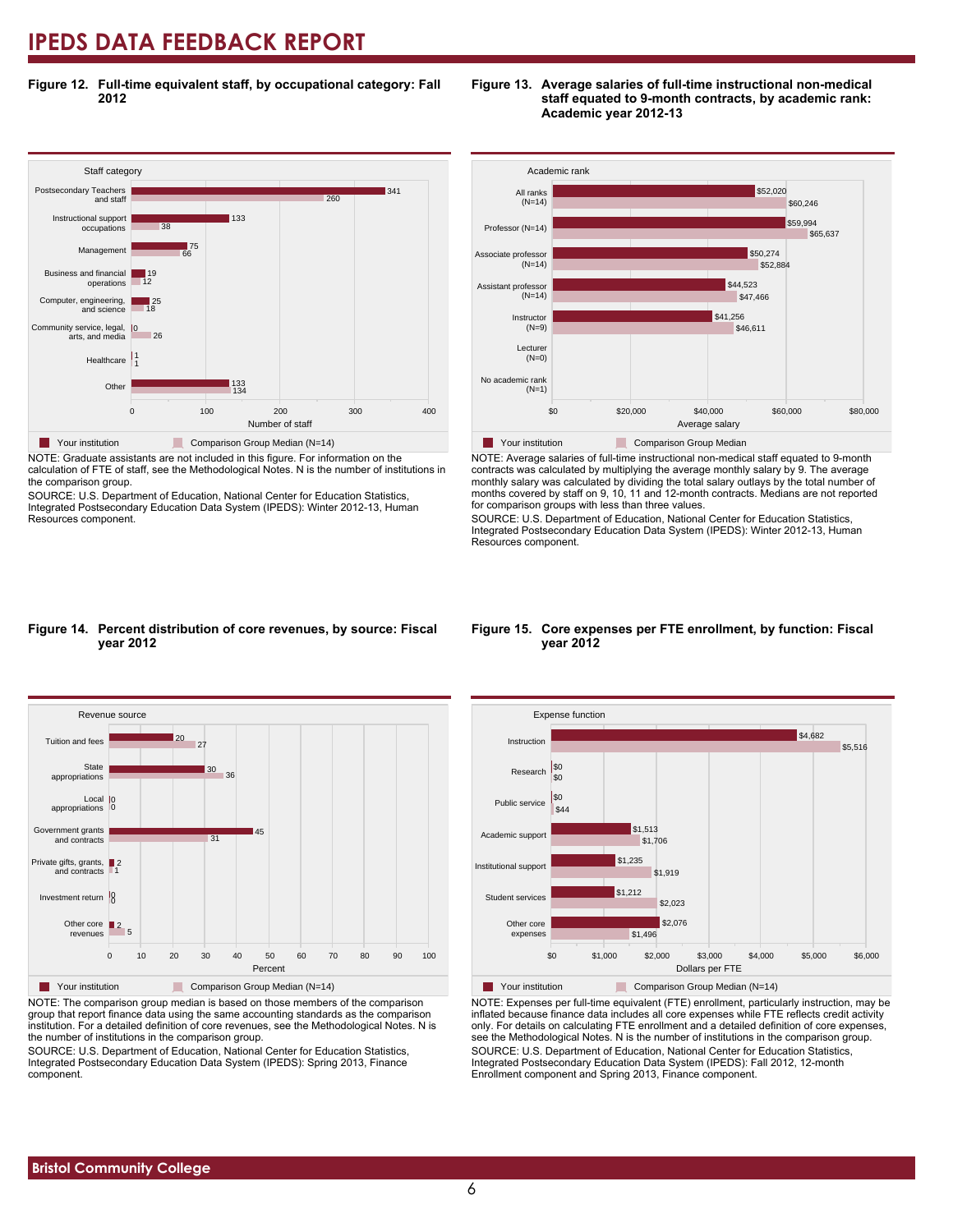### **METHODOLOGICAL NOTES**

#### **Overview**

This report is based on data supplied by institutions to IPEDS during the 2012-13 data collection year. Response rates exceeded 99 percent for most surveys. Detailed response tables are included in IPEDS First Look reports, which can be found at [http://nces.ed.gov/pubsearch/getpubcats.asp?sid=010.](http://nces.ed.gov/pubsearch/getpubcats.asp?sid=010)

#### **Use of Median Values for Comparison Group**

The value for the comparison institution is compared to the median value for the comparison group for each statistic included in the figure. If more than one statistic is presented in a figure, the median values are determined separately for each indicator or statistic. Medians are not reported for comparison groups with fewer than three values. Where percentage distributions are presented, median values may not add to 100 percent. The IPEDS Data Center provides access to all of the data used to create the figures included in this report.

#### **Missing Statistics**

If a statistic is not reported for your institution, the omission indicates that the statistic is not relevant to your institution and the data were not collected. Not all notes listed below may be applicable to your report.

#### **Use of Imputed Data**

All IPEDS data are subject to imputation for total (institutional) and partial (item) nonresponse. If necessary, imputed values were used to prepare your report.

#### **Data Confidentiality**

IPEDS data are not collected under a pledge of confidentiality.

#### **Disaggregation of Data by Race/Ethnicity**

When applicable, some statistics are disaggregated by race/ethnicity. Data disaggregated by race/ethnicity have been reported using the 1997 Office of Management and Budget categories. Detailed information about the race/ethnicity categories can be found at <http://nces.ed.gov/ipeds/reic/resource.asp>.

#### **Cohort Determination for Reporting Student Financial Aid and Graduation Rates**

Student cohorts for reporting Student Financial Aid and Graduation Rates data are based on the reporting type of the institution. For institutions that report based on an academic year (those operating on standard academic terms), student counts and cohorts are based on fall term data. Student counts and cohorts for program reporters (those that do not operate on standard academic terms) are based on unduplicated counts of students enrolled during a full 12-month period.

#### **Description of Statistics Used in the Figures**

#### *Average Institutional Net Price*

Average net price is calculated for full-time, first-time degree/certificateseeking undergraduates who were awarded grant or scholarship aid from the federal government, state/local government, or the institution anytime during the full aid year. For public institutions, this includes only students who paid the in-state or in-district tuition rate. Other sources of grant aid are excluded. Average net price is generated by subtracting the average amount of federal, state/local government, and institutional grant and scholarship aid from the total cost of attendance. Total cost of attendance is the sum of published tuition and required fees, books and supplies, and the average room and board and other expenses.

For the purpose of the IPEDS reporting, aid received refers to financial aid that was awarded to, and accepted by, a student. This amount may differ from the aid amount that is disbursed to a student.

#### *Core Revenues*

Core revenues for public institutions reporting under GASB standards include tuition and fees; state and local appropriations; government grants and contracts; private gifts, grants, and contracts; sales and services of educational activities; investment income; other operating and nonoperating sources; and other revenues and additions (federal and capital appropriations and grants and additions to permanent endowments). Core revenues for private, not-for-profit institutions (and a small number of public institutions) reporting under FASB standards include tuition and fees; government appropriations (federal, state, and local); government grants and contracts; private gifts, grants, and contracts (including contributions from affiliated entities); investment return; sales and services of educational activities; and other sources. Core revenues for private, forprofit institutions reporting under FASB standards include tuition and fees; government appropriations, grants, and contracts (federal, state, and local); private grants and contracts; investment income; sales and services of educational activities; and other sources. At degree-granting institutions, core revenues exclude revenues from auxiliary enterprises (e.g., bookstores, dormitories), hospitals, and independent operations. Nondegree-granting instituions do no report revenue from auxiliary enterprises in a separate category. These amounts may be included in the core revenues from other sources.

#### *Core Expenses*

Core expenses include expenses for instruction, research, public service, academic support, institutional support, student services, scholarships and fellowships (net of discounts and allowances), and other expenses. Expenses for operation and maintenance of plant, depreciation, and interest are allocated to each of the other functions. Core expenses at degree-granting institutions exclude expenses for auxiliary enterprises (e.g., bookstores, dormitories), hospitals, and independent operations. Nondegree-granting institutions do not report expenses for auxiliary enterprises in a separate category. These amounts may be included in the core expenses as other expenses.